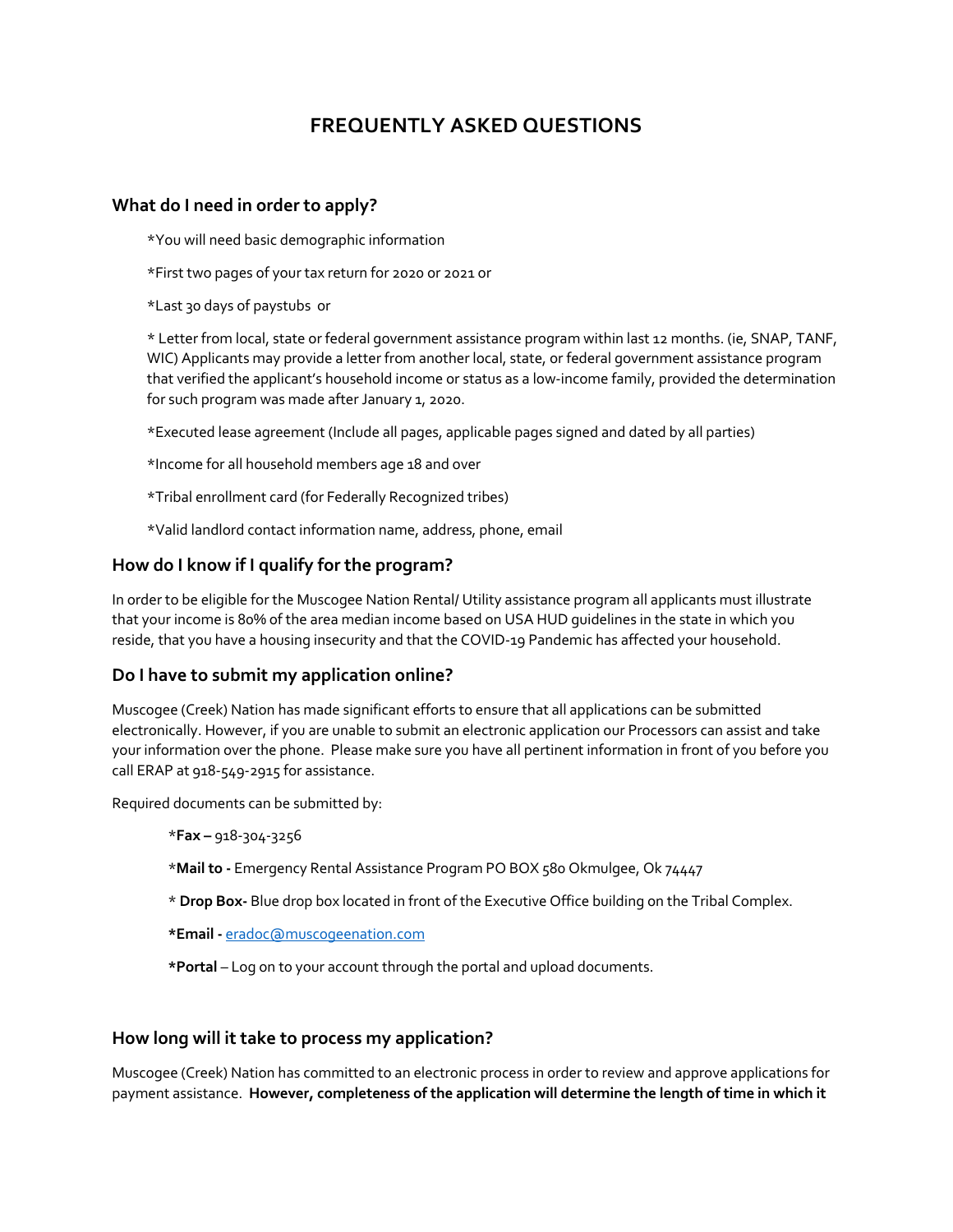**takes to process an application.** The ERAP requires cooperation from applicants to retrieve information necessary to verify eligibility for the program.

## **Time Frame for the application process is ERAP 9-12 weeks and Utility Assistance 6-9 weeks due to high volume of applications and staff shortages.**

## **Who receives the payment for ERAP/UA?**

All payments for the ERAP will be made to landlords or property management companies, as required by federal law.

All payments for Utility Assistance will be made to the utility service provider or landlord where applicable.

## **Can I be reimbursed for payments?**

No payment for reimbursement will be made to the applicant.

## **Are Rental Assistance payments taxable income?**

Payments made to landlords and property management companies may be considered taxable. Muscogee (Creek) Nation's Finance Department will issue 1099's to landlords and property management companies as required by Federal law.

## **Does Social Security count as income?**

Some Social Security Income may count. If you have filed your taxes, please submit those for income verification purposes. If you have not yet filed, please provide your social security statement (award letter) and evidence of any other income with your application.

## **Helpful Information**

The information on this page is not all-inclusive and assistance is not guaranteed. Cases are reviewed on a caseby-case basis, and subject to review/approval.

If you have received or are currently receiving Covid-19 ERAP/UA benefits from another agency, you may not concurrently receive these benefits from multiple programs.

To view the status of your application log into your Muscogee Nation Camphouse Portal and you will be able to see the application as it changes. Non-tribal and other Federally Recognized tribes will need to contact the ERAP/UA phone number at 918-549-2915.

\*\*\*Additional documents/information may be requested if needed\*\*\*

#### **Monthly Income:**

\* One month's worth of paystubs, at minimum showing GROSS pay for wages dated within the last 30 days from the time of the application

\* Social Security benefit letter dated within the last 12 months

\*Unemployment benefit letter and documents showing you received unemployment

\*Any other income for EVERYONE in the household 18 and over earned or unearned needs to be verified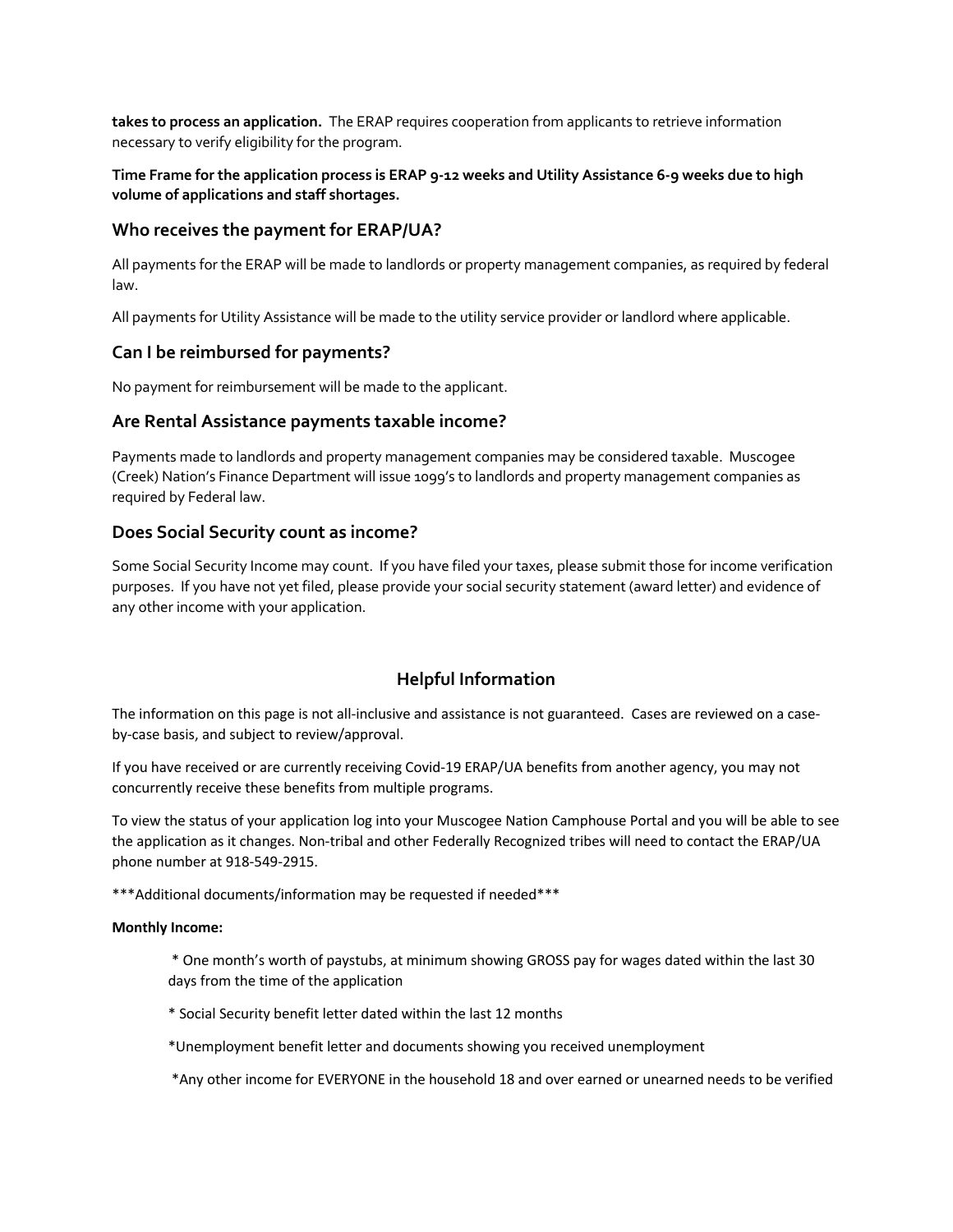\*TANF, WIC, SNAP Benefit approval letter (most recent approved award letter within the last 12 months)

#### **Do I have to enter names and income on my ERAP/UA application?**

Yes, you must answer all the questions and complete all the required fields in the ERAP/UA application such as:

\*All Household members at the time of your application

\*All income for your household ages 18 and over

#### **Other Income examples include:**

\*Social Security Retirement

- \*Social Security Disability
- \*Supplemental Security Income (SSI)
- \*Child Support
- \*Alimony
- \*Unemployment
- \*Temporary disability
- \*Wages

\*Self-Employment earning (six months of records required)

**Proof of Rent arrears:** Lease and Past Due notices with signatures on the lease by both parties. Ledger, Notice of rent arrears issued by the rental property owner. Eviction Notice, Court papers filed against tenant.

If all fields are not completed, this will cause your application to stay in DRAFT status meaning your application has not been successfully submitted and CANNOT be processed. If you have trouble filling out your application please call **918-549-2915** for a processor to help you fill out your application.

#### **Should I stop paying my rent/utilities when I apply for ERAP/UA?**

No, please continue to pay or make payment arrangements with your landlord or utility company.

#### **What are some of the fees ERAP does not cover in paying rent?**

#### **(Including but not limited to)**

- \*Security Deposits
- \*1st Months' rent
- \*Pet fees
- \*Parking Space fees
- \*Damages
- \*Repair fees
- \*Washer/dryer, furniture